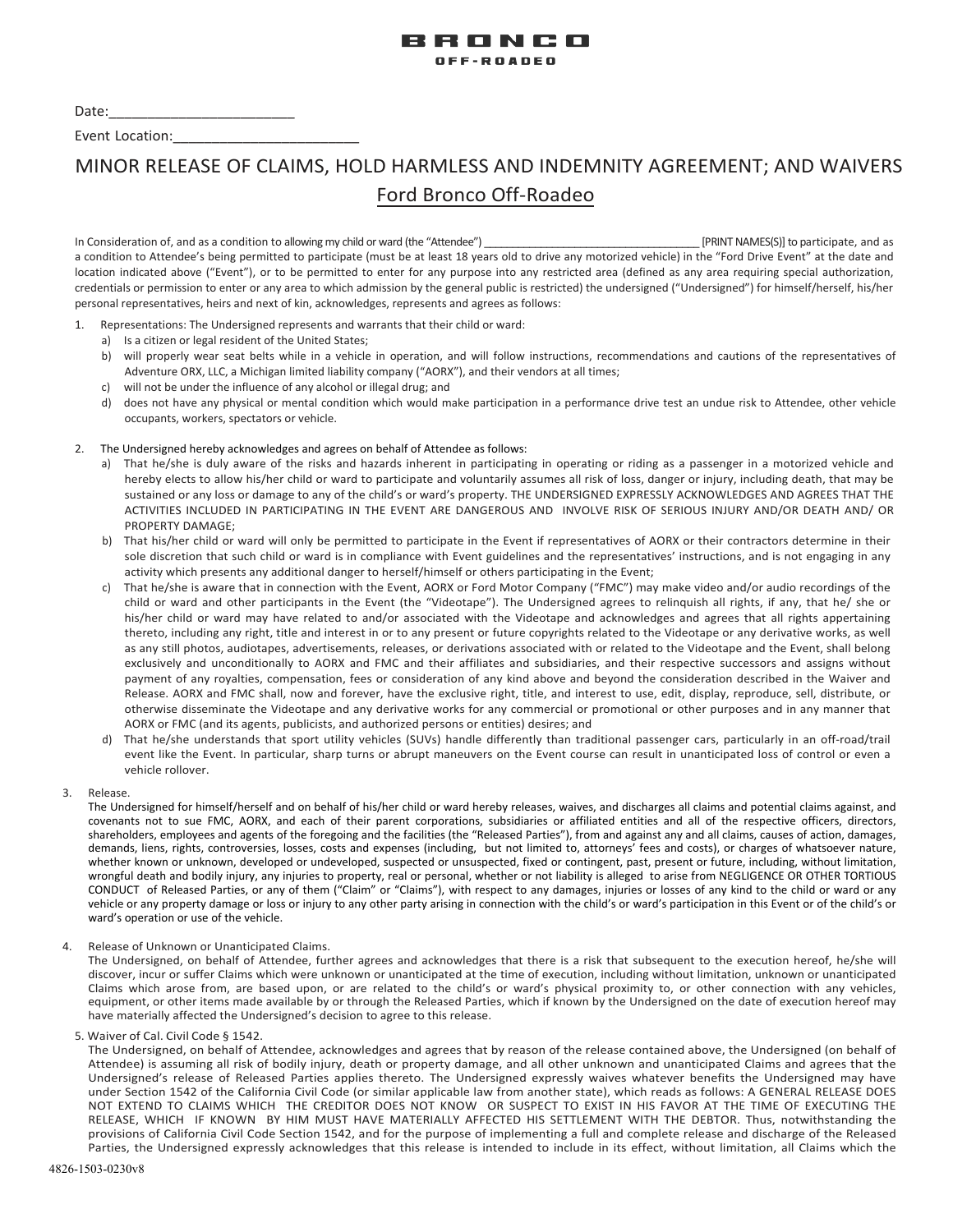Undersigned does not know or suspect to exist in Undersigned's or Attendee's favor at the time of execution hereof, and that this release contemplates the extinguishment of any such Claim or Claims.

#### 6. COVID-19 Acknowledgment.

The Undersigned acknowledges the contagious nature of coronavirus disease 2019 ("COVID-19") and that applicable public health authorities recommend social distancing practices. Attendee further acknowledges that the Released Parties cannot guarantee that Attendee will not contract COVID-19 through participation in the Event. Attendee understands that the risk of becoming exposed to and/or infected by COVID-19 may result from the acts or omissions of Attendee, Event staff and others Event attendees, and that such exposure may result in personal injury, illness, temporary or permanent disability, or even death. The Undersigned hereby voluntary elects to allow Attendee to participate in the Event and acknowledges that Attendee is increasing Attendee's risk of exposure to COVID-19.

The Undersigned further acknowledges that Attendee must comply with all applicable procedures implemented at the Event to reduce the spread of COVID-19 while participating in the Event. In accordance with the foregoing, the Undersigned attests on behalf of Attendee that:

- Attendee is not experiencing any symptom of illness such as cough, shortness of breath or labored breathing, fever, chills, muscle pain, headache, sore throat, or new loss of taste orsmell.
- Attendee has not traveled internationally within the last 14 days.
- Attendee has not traveled to an area highly impacted by COVID-19 within the U.S. within the last 14 days.
- To the best of Attendee's knowledge, Attendee has not been exposed to someone with a suspected and/or confirmed case of COVID-19.
- Attendee has not been diagnosed with COVID-19 and not yet cleared as noncontagious by state or local public health authorities.

## 7. Indemnity; Waiver.

In consideration for the Ford Bronco Driving Event (collectively known as FBDE), AORX and FMC to agree to allow Attendee to drive in its vehicle and on its trail(s), on behalf of Attendee the undersigned agrees to hold harmless, indemnify and defend the Released Parties (as defined above) from and against any and all claims, demands, actions (including attorney's fees and costs) liability, losses, damages, injuries (including, without limitation death and dismemberment) and accidents of whatever kind resulting in any way from participating in events at FBDE. On behalf of Attendee the undersigned further understands and agrees that he/she assumes full financial responsibility up to full replacement value of the FBDE vehicle assigned to Attendee for any and all damage Attendee causes to the vehicle.

#### 8. Miscellaneous.

Undersigned acknowledges that this waiver and release agreement and the releases contained herein are given in exchange for good and valuable consideration. Further, this agreement reflects the entire agreement, and no statements, promises or inducements made by AORX, FMC or its/their respective directors, officers, employees, agents, and representatives that are not contained herein shall be valid or binding. If any provision in this agreement is held invalid or unenforceable, in whole or in part, by a court of competent jurisdiction, the remainder of the provisions or enforceable parts of this agreement shall not be affected, and shall be enforced to the fullest extent permitted by law. This agreement shall be governed by the laws of the state of Michigan. Ambiguities herein shall not be construed against the drafter. Attendee further expressly agrees that the foregoing release and waiver is intended to be as broad and inclusive as is permitted by applicable law, and, if any portion thereof is held invalid, it is agreed that the balance shall, notwithstanding, continue in full legal force and effect.

## **ATTENDEE CONDUCT REQUIREMENTS FOR EVENT PARTICIPATION**

I, the UNDERSIGNED, further agree that, as a condition of participation the EVENT, the Attendee will…

- 1. …not participate in the EVENT if any physical or medical condition exists that may be aggravated by his or her participation in, or that may impair Attendee's ability to participate in, the EVENT.
- 2. …properly wear his or her safety belt at all times while in a vehicle at theEVENT.
- 3. …obey all applicable motor vehicle laws, codes, and regulations.
- 4. …follow all instructions and rules posted at the EVENT or provided by EVENT officials.

I AM THE PARENT OR LEGAL GUARDIAN OF THE ABOVE NAMED ATTENDEE. I HAVE READ AND UNDERSTAND THIS WAIVER AND RELEASE AGREEMENT AND VOLUNTARILY SIGN IT, AND FURTHER ACKNOWLEDGE AND AGREE THAT NO OTHER ORAL REPRESENTATIONS, STATEMENTS OR INDUCEMENTS OR PROMISES HAVE BEEN MADE BY FMC OR AORX OR THEIR RESPECTIVE DIRECTORS, OFFICERS, EMPLOYEES, AGENTS, AND REPRESENTATIVES THAT ARE NOT CONTAINED HEREIN, AND THAT NO SUCH FUTURE STATEMENTS SHALL BE VALID OR BINDING UNLESS MADE IN WRITING SIGNED BY AN AUTHORIZED REPRESENTATIVE.

*Signature on following page.*